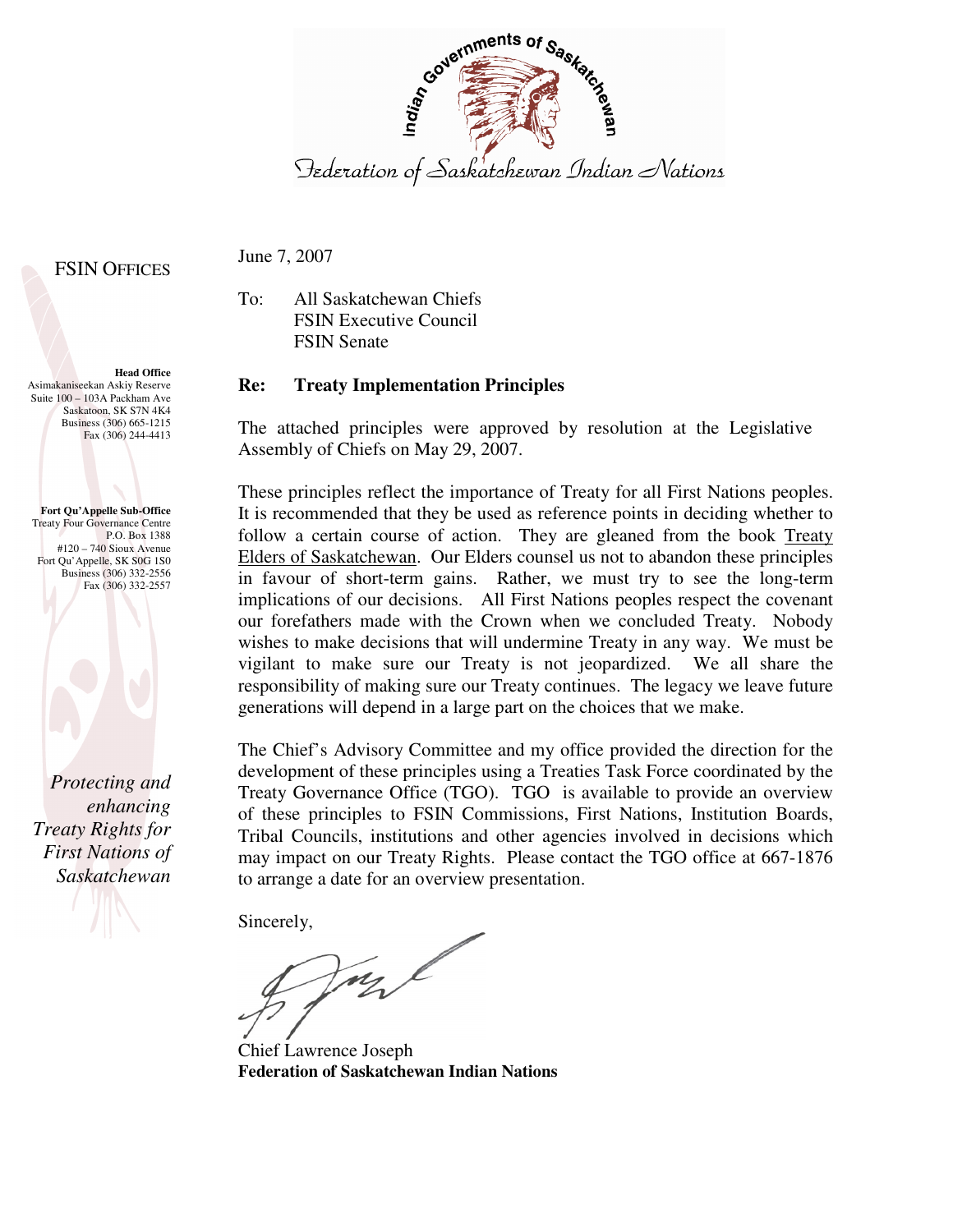Treaty Implementation Principles

Federation of Saskatchewan Indian Nations

May 29, 2007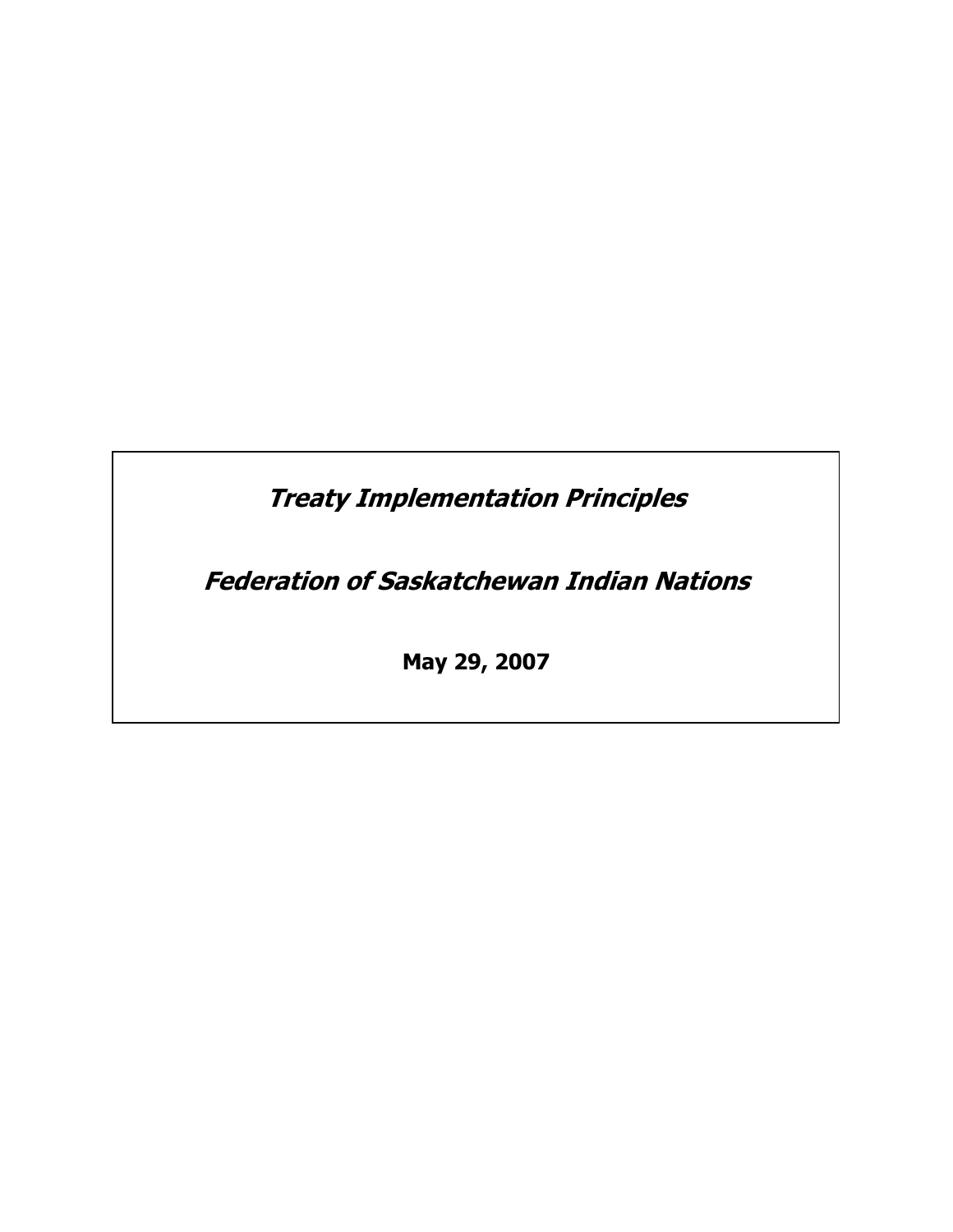#### **Treaty Implementation Principles - Saskatchewan**

#### **Description of the Tree**

The description and explanation of Sovereignty is a difficult task especially when one considers the various elements that must be taken into consideration. It is understood that there are various degrees of sovereignty which impact and describe nationhood.

The First Nations of Saskatchewan believe that sovereignty emanates and has its connection to the Creator and all the components of Mother Earth. The Elders have always told us that sovereignty and nationhood are intimately linked and present in our everyday lives. These principles define who we are, how we live and how we govern as First Nations people. These values are present in everything we do.

First Nations people have historically communicated through the use of symbols, pictures and the use of animate objects. In the present day, visual means of communication is still a useful way to illustrate and explain ideas. For that reason the diagram of a tree is used to describe sovereignty and nationhood and make the connections to our Treaty. The use of a tree visually traces the flow and direction of sovereignty. The trunk of the tree represents sovereignty which has its roots in "Mother" Earth" and includes the trees, plant life, rocks and all the animals. The tree becomes exposed to *\*keesic* "which includes the sun, air, sky, wind and water. *Pimachihowin* "or making a living results from the interaction of "Mother Earth" and *Reesic*. The sap present in the trunk and resulting branches flows upward and is forever present in the branches as the tree matures.

The symbolism of the tree represents growth that begins in Mother Earth. From the earth, the tree flows upwards above the ground and towards the heavens connecting us to the Creator. This upward direction forms the basis for our "vision" as First Nations people. First Nation's peoples have a duty to be true to our vision. This requires that we be guided by the principles imbedded in our vision as we progress towards our goals and aspirations.

The ten sovereign Treaty Principles that are identified in the attached Tree depict Treaty Implementation. The first four sovereignty principles illustrated, emanate from our origins as First Nations' people from Creation onward. Moreover, our sovereignty was recognized with the first European contact in the 1763 Royal Proclamation.<sup>1</sup> Additionally further support for First Nation's sovereignty is affirmed by Our Elders. They state that after 1763 the Crown confirmed our sovereignty by the principles used for Treaty-making. This sovereign status existed thousands of years before both the Royal Proclamation and subsequent negotiation of Treaty. Our elders advise us that We must never lose sight of our sovereign Treaty principles when we contemplate and plan for the future of our people. The future of our people demands that self-directed principles, that are reflected in the treaties, are front and center.

 $\overline{1}$ 

Great Britain. Parliament. Royal Proclamation (October 7, 1763)). George III. Text available at: Indigenous Studies Portal: iportal.usask.ca; or Avalon Project, Yale. Http:/6www.yale.edu/lawweb/avalon/proc1763.htm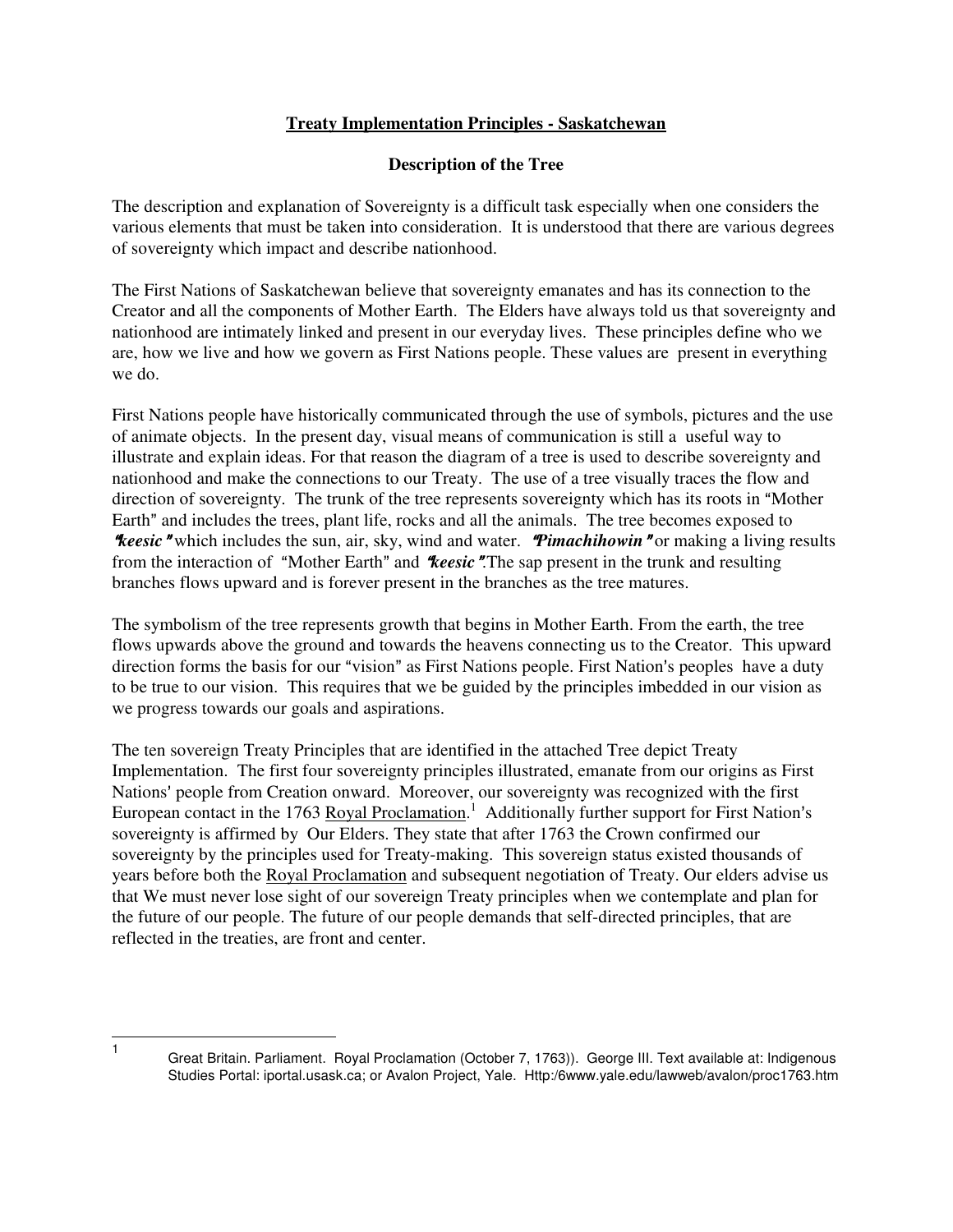# **Federation of Saskatchewan Indian Nations Treaty Implementation Principles**



*Land as a foundation providing a source of livelihood and a continuing holistic relationship.*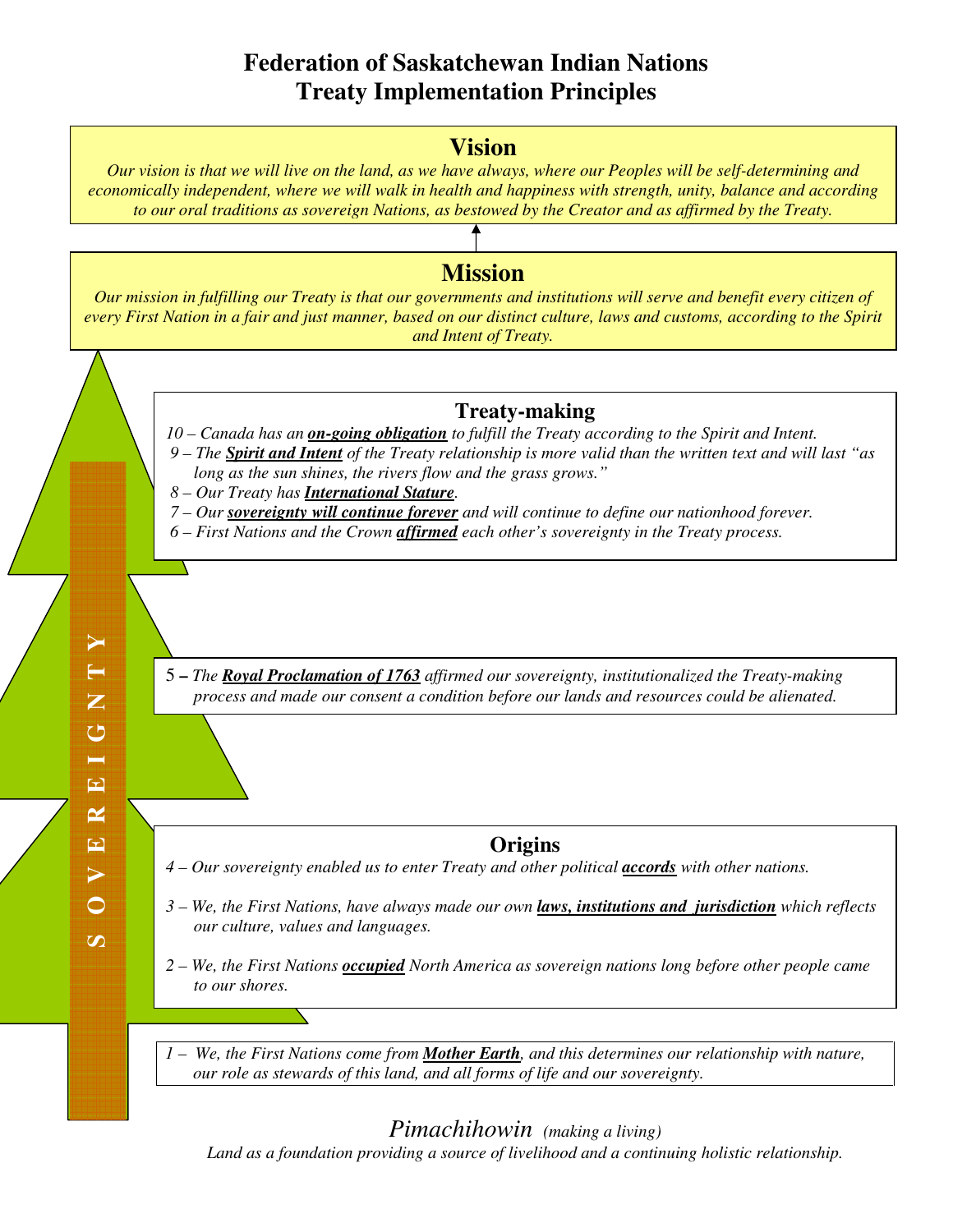## **Letter of Transmittal**

## **Working Guidelines**

The Chiefs Advisory Committee (CAC) and the Office of the Chief provided the direction and focus for the development of the Principles. The principles thereafter were used to analyze and respond to the recommendations made in the Report of the Office of the Treaty Commissioner, entitled *Treaty Implementation Final Report*<sup>2</sup>

These Treaty principles arose during consideration of the *Treaty Implementation Final Report*, and it appeared timely to articulate what the Elders have always told us. The Treaty Task Force (TTF) is of the opinion that these principles have sufficient merit on their own to be used as Treaty reference points for First Nation leaders to apply them in the modern context. For that reason, these principles should be considered as stand-alone.

The principles start with our relationship with the land and move from there to address special Treaty attributes in a logical sequence. No attempt is made to explain or justify the principles in terms of the Canadian legal and political system. This is not a legal paper. The validity of the principles stems from the fact they reflect First Nations history and cultures.

It is understood that this is only the first phase of an overall process that will eventually add more and more meaning to the breadth and scope of these Treaty principles. The Cree terminology used in the principles will be translated to the other Saskatchewan First Nation languages as part of the follow-up work at the community level. There will also need to be extensive research of international law and its application to these principles.

Treaty Task Force:

Dr. David Ahenakew Jim Sinclair Rodney Soonias Sid Fiddler

<sup>&</sup>lt;sup>2</sup> Office of the Treaty Commissioner Treaty Implementation: Fulfilling the Covenant Saskatoon: Purich Publishing, 2007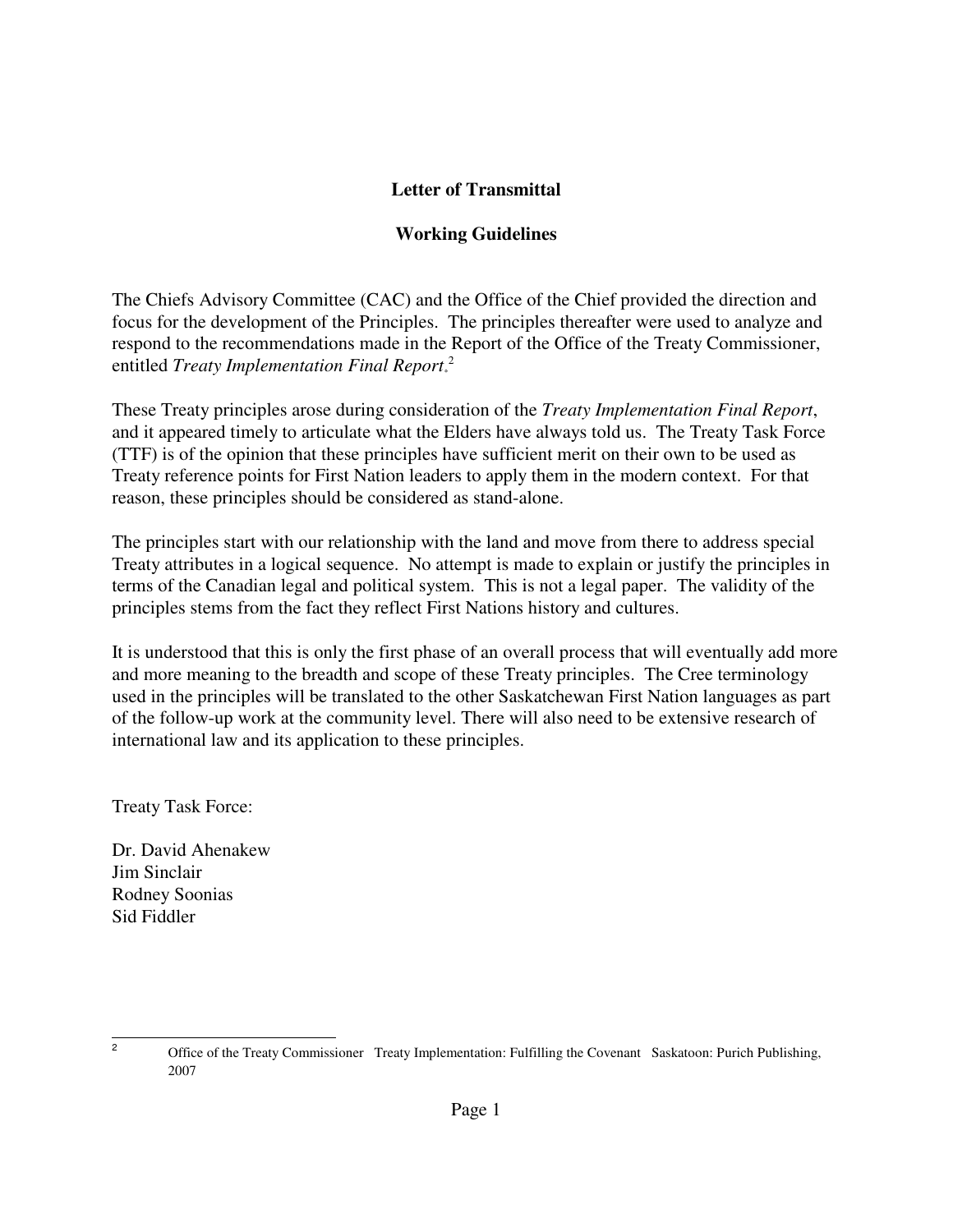# **Introduction**

These principles are to remind us of the true importance of Treaty for all First Nations peoples. They are the reference points which we must use in deciding whether to follow a certain course of action. They are gleaned from discussions with our Elders. Our Elders counsel us to not abandon these principles in favour of short-term gains. Rather, we must try to see the long-term implications of our decisions.

Today, First Nations stand at a crossroad more than at any other time in our history. Following several decades of economic and social poverty, we stand on the threshold of prosperity. We are being courted with financial opportunities from government and private interests. The Federal governments want to settle Treaty issues once and for all, and in this way extinguish its on-going obligations. Provincial governments try to impose more of their jurisdiction on our lands and people. Private enterprise wants our resources and entices us with financial opportunities such as we've never had before. The choices we make will all cost a price.

All First Nations peoples respect the covenant our forefathers made with the Crown when we concluded Treaty. Nobody wishes to make decisions that will undermine Treaty in any way. Yet, the foundations of Treaty are continually being assaulted and weakened. In most cases, this is not done knowingly. Rather, subterfuge is used to fool us into thinking we are receiving something when, in reality, we are doing most of the giving.

Our spiritual connection to the land dictates our relationship to it and to each other. Our spiritual beliefs have grounded us and given us strength in hard times. Elders teach us that if we abandon our ways, we will lose our strength, our connection to the land. If this happens, we will not survive, we were taught to always maintain our connection to the land, and this we will protect for generations to come. Our Treaty ensures this relationship continues.

In all our dealings with other governments, we must be vigilant to make sure our Treaty is not jeopardized. Our Treaty is meant to stand for as long as the sun shines, grass grows and the rivers flow. We all share the responsibility of making sure our Treaty continues. The legacy we leave future generations will depend in a large part on the choices that we make.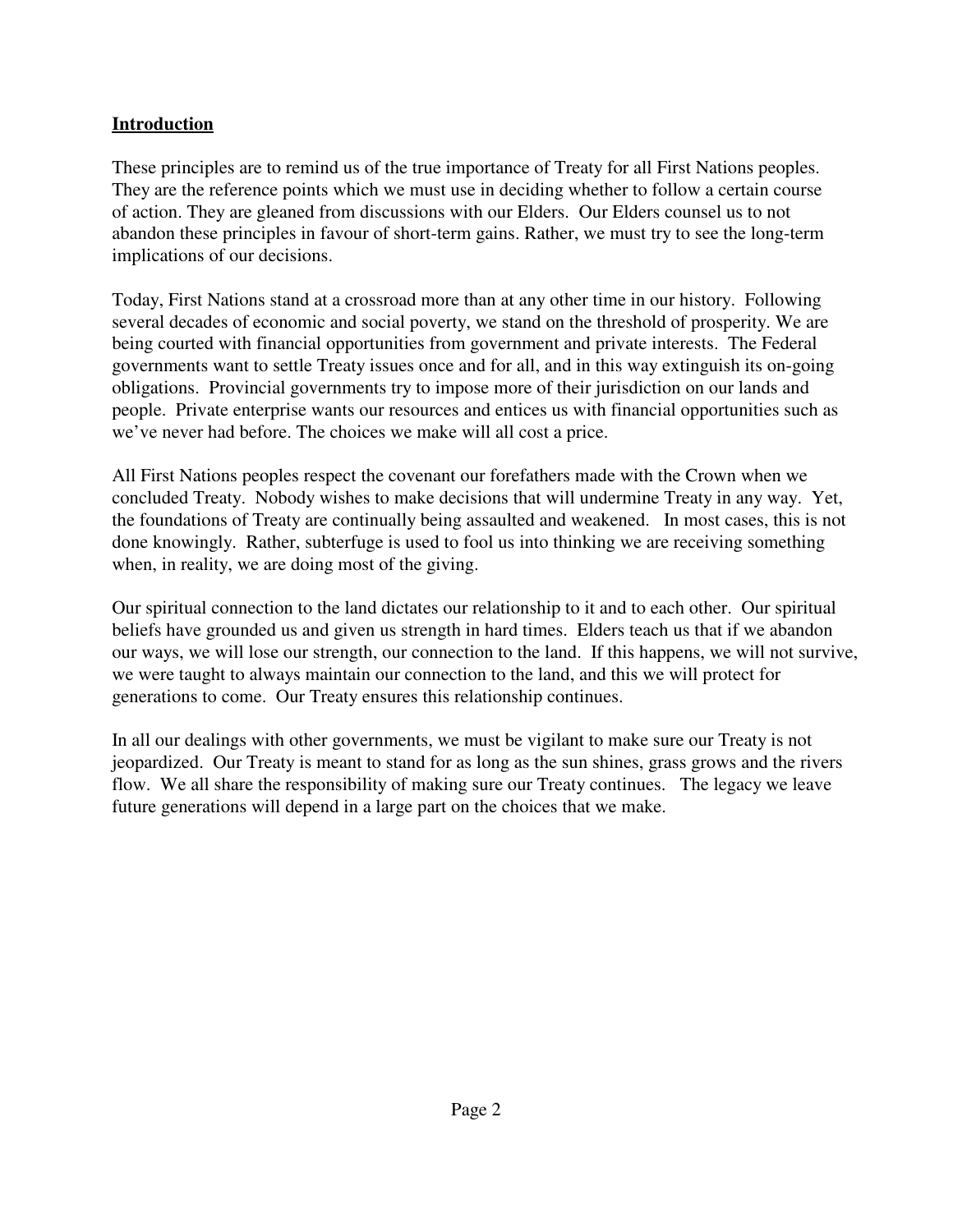#### **Vision**

Our vision is that we will live on the land, as we always have, where our Peoples will be selfdetermining and economically independent, where we will walk in health and happiness with strength, unity, balance and according to our oral traditions as sovereign Nations as bestowed by

the Creator and as affirmed by the Treaty.

#### **Mission**

Our mission in fulfilling Treaty is that our governments and institutions will serve and benefit every citizen of every First Nation in a fair and just manner, based on our distinct cultures, laws and customs, according to the Spirit and Intent of Treaty.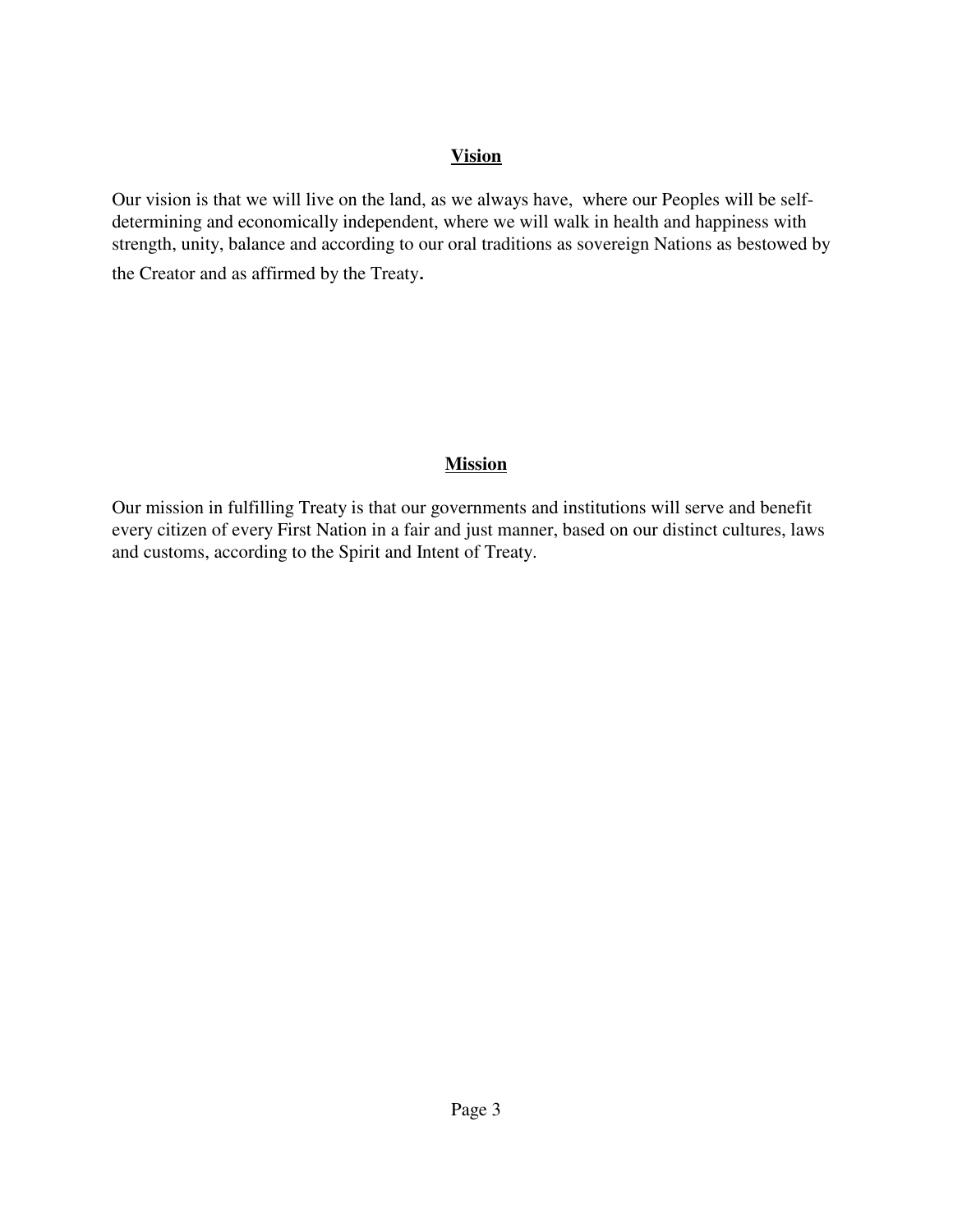## **Treaty Implementation Principles**

## **1. We, the First Nations, come from** *Mother Earth***, and this determines our relationship with nature, our role as stewards of this land, and all forms of life and our sovereignty.**

The nature of our sovereignty arises from our relationship with the land. In our relationship with the land, we believe that all Creation is interrelated and interdependent. Therefore, all Creation that lives on Mother Earth are the children of Mother Earth. Our languages reflect this reverence for Mother Earth in our reference to *Kikawinaw Askiy*.

It is this relationship of First Nations to all life forms that forms the basis of our stewardship and sovereignty. According to the Elders, First Nations peoples have been given sacred gifts that arise from the peoples' special relationship with the Creator. "…it is this very special and complete relationship with the Creator that is the source of the sovereignty."<sup>3</sup>

In our relationship with the earth, we cannot separate ourselves from it because we are part of the earth. We believe that *Askiy* (the land or earth) is the source of life for all living beings on this earth. It enables all life forms with the ability to make a living (*pimachihowin*). However, for First Nations people, *pimachihowin* is more than the simple economics of actually making a living. Our connection to the earth has a spiritual dimension besides that of the physical and economic. This relationship is further reflected in the similarity of our word for life (*pimatisiwin*) and our word for making a living (*pimachihowin*). Without our land and our connection to it, we would die - as we realize that culture/spiritual traditions have saved us and will continue to provide for us and protect us in the future.

Our Elders remind us, this worldview of the wealth of the land, refers not only to its material capabilities but also its spiritual powers inherent in it. Mother Earth includes the trees, plant life, rocks and all the animals,<sup>4</sup> Everything above the ground is encompassed by the word *keesic* which refers to sun, air, sky, wind and water.

This kind of relationship with the earth and sky is shared with Indigenous peoples from all over the world. It is increasingly being supported by international opinion:

*Indigenous peoples have the right to maintain and strengthen their distinctive spiritual and material relationship with the lands, territories, waters and coastal seas and other*

<sup>3</sup> Treaty Elders of Saskatchewan: Our Dream Is That Our Peoples Will One Day Be Clearly Recognized As Nations. Prepared by Harold Cardinal and Walter Hildebrandt. Calgary: University of Calgary Press, 2000, p. 11. (Hereafter 'Treaty Elders of Saskatchewan')

<sup>4</sup> Treaty Elders of Saskatchewan, at p.43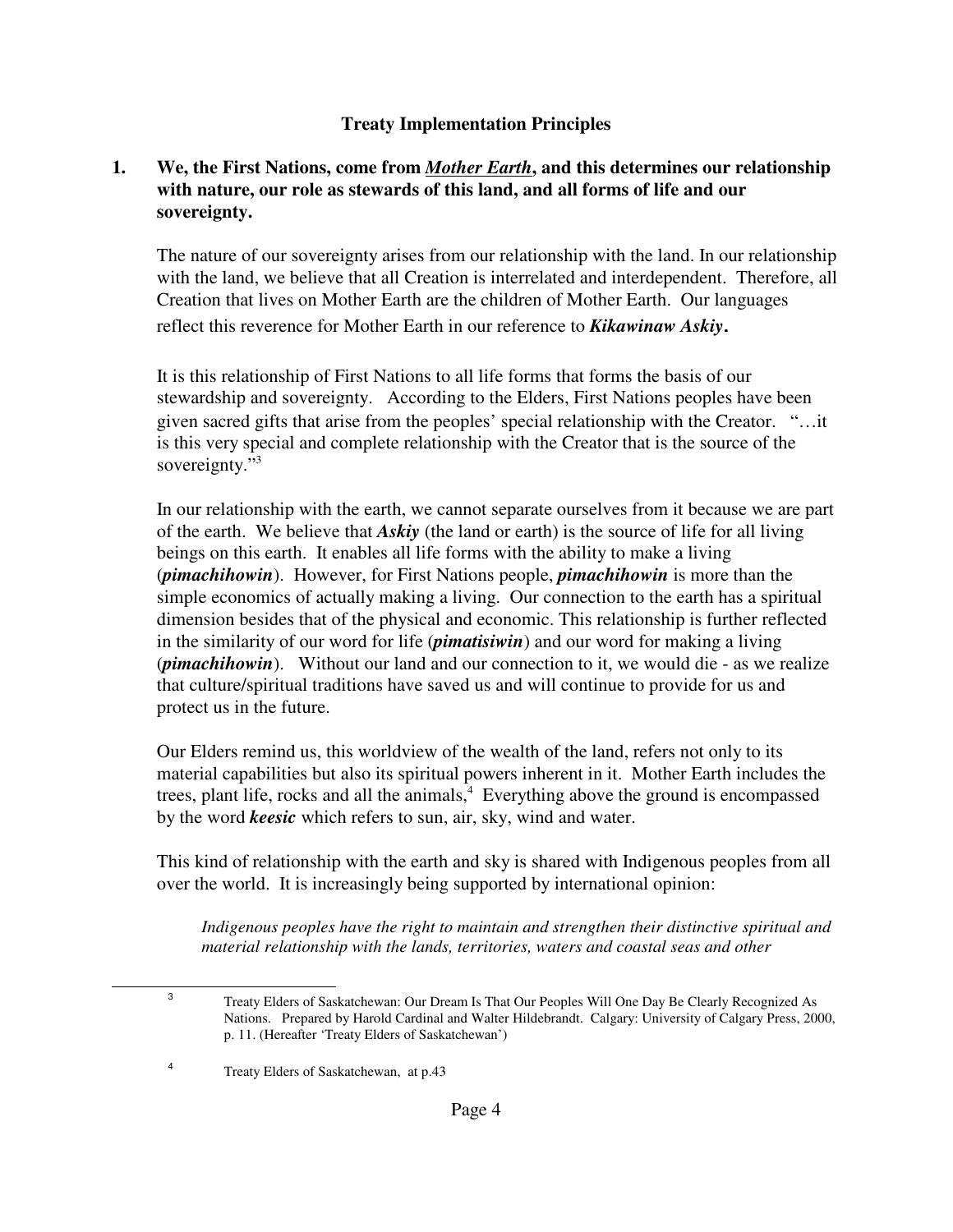*resources which they have traditionally owned or otherwise occupied or used, and to* uphold their responsibilities to future generations in this regard.<sup>\*</sup>

In his Treaty Study, Martinez<sup>6</sup> also talks about land as the ultimate source of life and wisdom, that land is inalienable because it is not owned, but preserved for future generations and that it plays an irreplaceable role in the religious practices of indigenous people everywhere.

## **2. We, the First Nations,** *occupied* **North America as sovereign Nations long before other people came to our shores.**

This principle of our occupancy of North America supports our belief in First Nations' Sovereignty. We were "the first born or the ones who received our ways" (*Nistameyimakanak*). There were no Europeans when we were put on this continent. This is the oral history handed down by our Elders.

The Elders maintain that First Nations were given the land by the Creator and hence were given original sovereign title, possession, and ownership of their lands and territories.<sup>7</sup>

In the Royal Proclamation of 1763, First Nations were referred to as "nations". The reference to "nation" supports First Nation occupancy because land occupation is an essential ingredient of what constitutes a nation. This recognition supports First Nations sovereignty.

<sup>5</sup> Daes, Erica-Irene A. The United Nations Declaration on the Rights of Indigenous Peoples. In: Report of the Seminar on the United Nations draft Declaration on the Rights of Indigenous Peoples. Rovaniemi, Finland, 29-30 June 1995. Samiraddi Sami Council. pp. 9-18. Quoted in: Daes, Erica-Irene A. Prevention of Discrimination and Protection of Indigenous Peoples and Minorities. Indigenous peoples and their relationship to land. Final working paper prepared by the Special Rapporteur, Mrs. Erica-Irene A. Daes. UN Doc. E/CN.4/Sub.2/201/21 11 June 2001. http://www.unhchr.ch/Huridocda/Huridoca.nsf/(Symbol)/E.CN.4.Sub.2.2001.21.En?Opendocument [Hereinafter '*Daes Final Report on Land*']

<sup>6</sup> Miguel Alfonso Martínez, Special Rapporteur. Final Report of the Study on Treaties, Agreements and Other Constructive Arrangements between States and Indigenous Populations: *Final Report*, Commission on Human Rights, Sub-Commission on the Prevention of Discrimination and Protection of Minorities, UN Doc. E/CN.4/Sub.2/1999/20: 22 June 1999. [Hereinafter 'Martínez Treaty Study']

<sup>7</sup> Treaty Elders of Saskatchewan, at p. 57.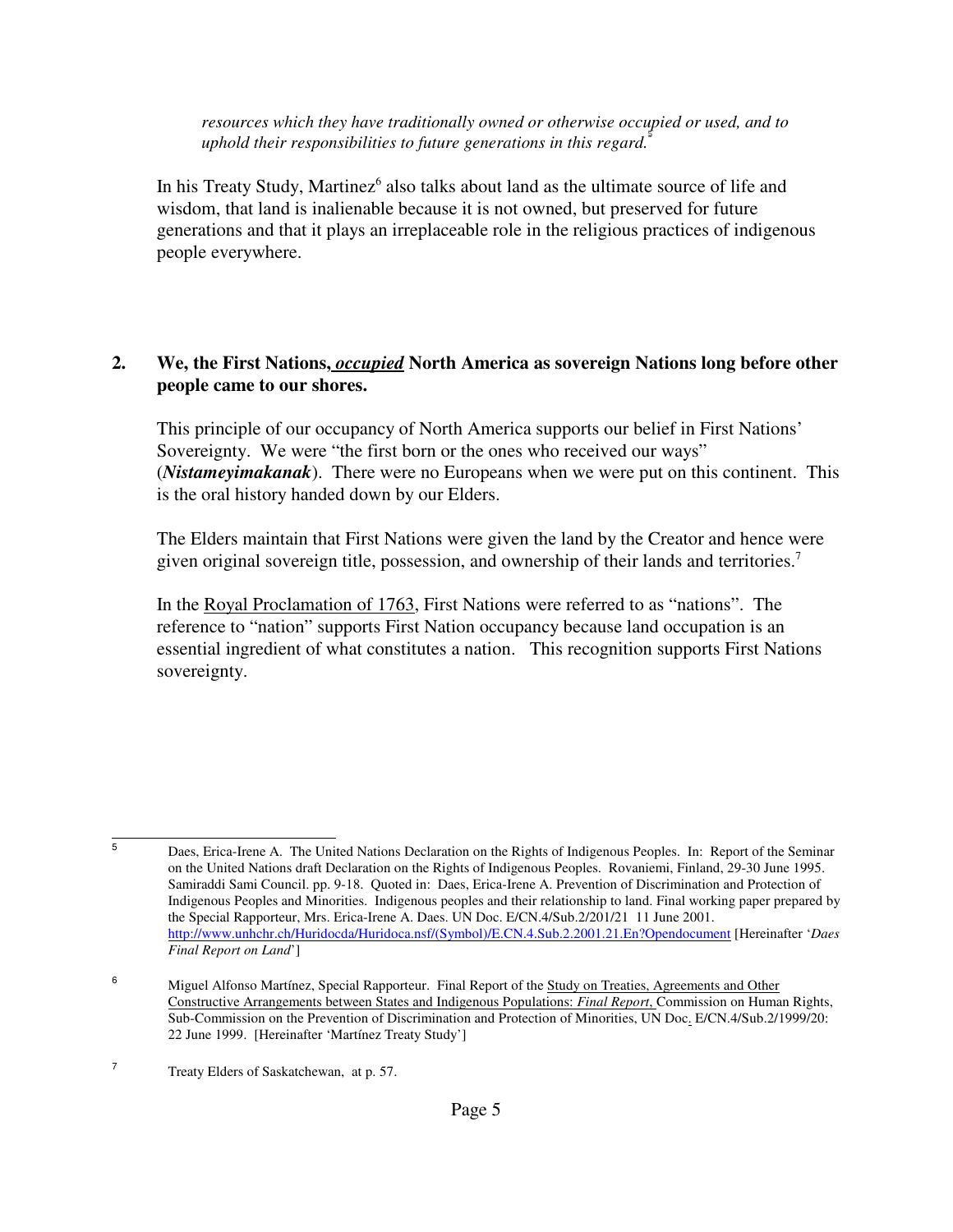#### **3. We, the First Nations have always made our own** *laws, institutions and jurisdiction,* **which reflects our cultures, values and languages.**

First Nations historically had their own laws based on their world-view to govern the behavior of their peoples. They developed their own means to adhere to and enforce these laws. Prevention of anti-social behavior was addressed through a variety of ways including Elders teachings, stories, and ceremonies. In extreme cases of not following the rules set down by the tribe, an individual could be ostracized from the tribe. They determined who had the right to belong to their tribes or groups of people.

"The presence of the First Nations peoples in North America is seen by the Elders as evidence of the Creator's perfect love for the First Nations peoples. This perfect love gave birth to a continuing relationship between the Creator and the First Nations, which over time manifested itself in the transmission of whole and complete laws and institutions from Him to them. $"$ 

"Breaking these vows can bring about divine retribution with grave consequences. This concept is known in Cree as *'pastahowin*.'" [Emphasis added]<sup>9</sup>

"The Elders, for example, explained that when promises, agreements, or vows are formally made to the Creator (*Wiyohtawimaw*) through ceremonies conducted in accordance with the laws governing them – the promises, agreements, or vows so made are irrevocable and inviolable."<sup>10</sup>

## **4. Our sovereignty enables us to enter into Treaty and other political** *accords***with other Nations.**

This principle is about the power that comes out of the sovereignty of First Nations.

For centuries First Nations have entered into Treaty and other political accords with other nations. It was not only European nations that used Treaty to regulate their relationships with other nations. "In North America, prior to the coming of Europeans, Indian nations regularly entered into Treaty relationships with one another." A recent example occurred during the seventeenth century when the Cree and Blackfoot-speaking nations entered into a peace Treaty with one another to end the hostilities between them.<sup>11</sup>

<sup>8</sup> Treaty Elders of Saskatchewan, at p. 30

<sup>9</sup> Treaty Elders of Saskatchewan, at p. 7

<sup>10</sup> Treaty Elders of Saskatchewan, at p. 7

<sup>11</sup> Treaty Elders of Saskatchewan, at p. 53.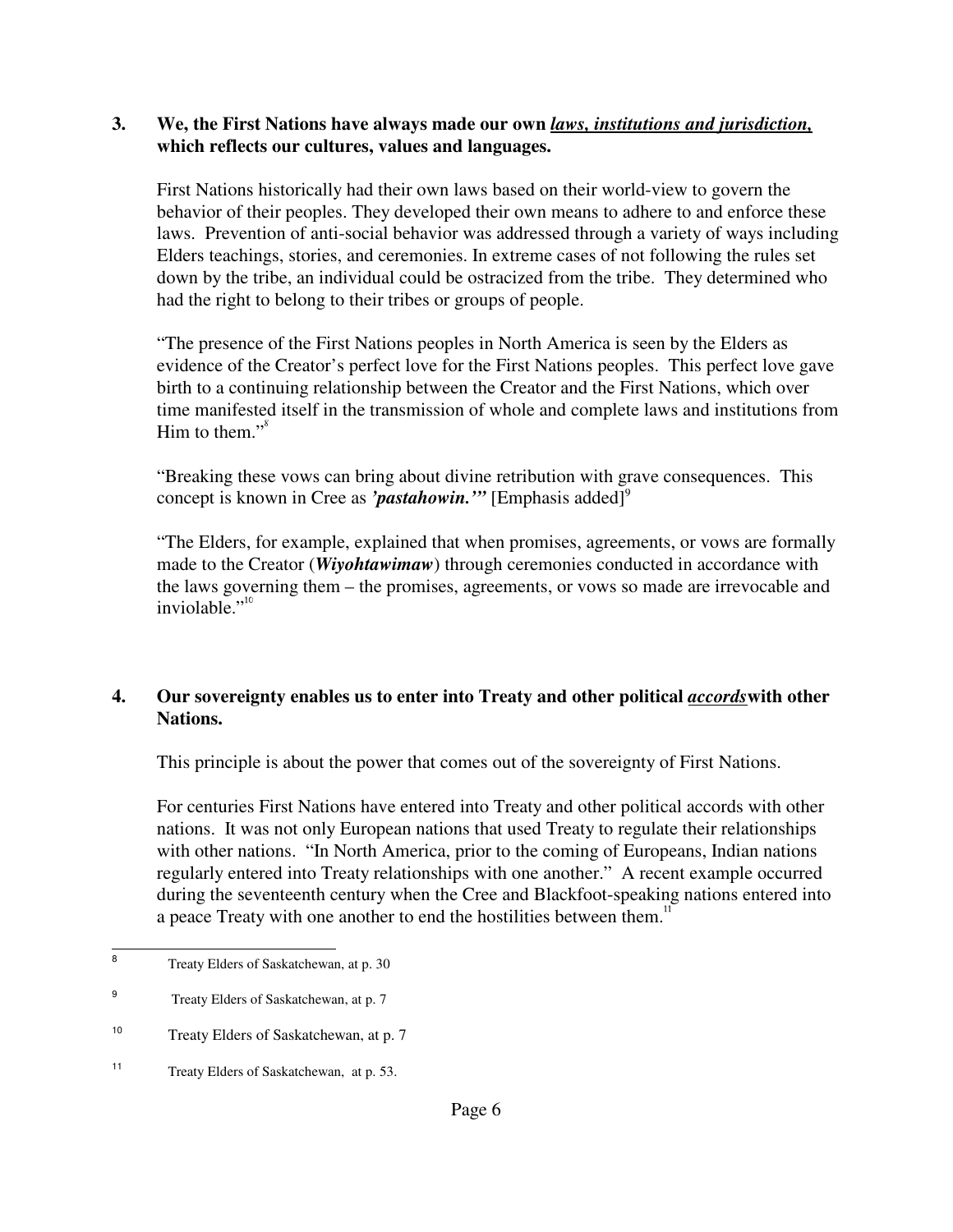Each First Nation has terms to describe Treaty and other political accords. For example in Cree, the expression *Okimâw miyo-wîcihitowiyêcikêwin* refers to the different accords that are made in order to have good relations or relations of friendship between sovereigns.<sup>12</sup>

The meaning of entering into a Treaty relationship is not the same for us as for the Euro-Canadian. For First Nations, the covenant was to be conducted and regulated by the principles and laws governing family relationships (*witsanihitowin*). The Whiteman was treated as a cousin (*kiciwaminawak*). First Nations intended to live together on the land and to share the land (*ewitaskemacik*). The European, however, had an entirely different idea of what the Treaty was for. It was to extinguish Indian title.

## **5. The** *Royal Proclamation of 1763* **affirmed our sovereignty, institutionalized the Treaty-making process, and made our consent a condition before our lands and resources could be alienated.**

It is significant that our First Nations sovereignty has been recognized by Great Britain and other European sovereign nations.

The Royal Proclamation of 1763 was one of the first major acknowledgement by a European power of the status of First Nations and their right to the lands in North America. It stated in the preamble:

*And whereas it is just and reasonable, and essential to our Interest, and the Security of our Colonies, that the several Nations or Tribes of Indians with whom We are connected, and who live under our Protection, should not be molested or disturbed in the Possession of such Parts of Our Dominions and Territories as, not having been ceded to or purchased by* Us, are reserved to them, or any of them, as their Hunting Grounds.<sup>1</sup>

By this, Great Britain acknowledged the status of nationhood to First Nations. It also recognized and entrenched the need for First Nations' consent before land could be taken from them. Great Britain recognized the sovereign status of First Nations.

The Royal Proclamation was described in 1973 by Mr. Justice Hall of the Supreme Court of Canada as the 'Indian Bill of Rights' with the force of Magna Carta. *<sup>14</sup>* Lord Denning

<sup>12</sup> Treaty Elders of Saskatchewan, Glossary of Terms, at p. 79

<sup>&</sup>lt;sup>13</sup> Great Britain. Parliament. Royal Proclamation (October 7, 1763). George III. Text available at: Indigenous Studies Portal: iportal.usask.ca; or Avalon Project, Yale. http:/6www.yale.edu/lawweb/avalon/proc1763.htm

<sup>14</sup> Calder v. The Queen, [1973] S.C.R. 313 at 394.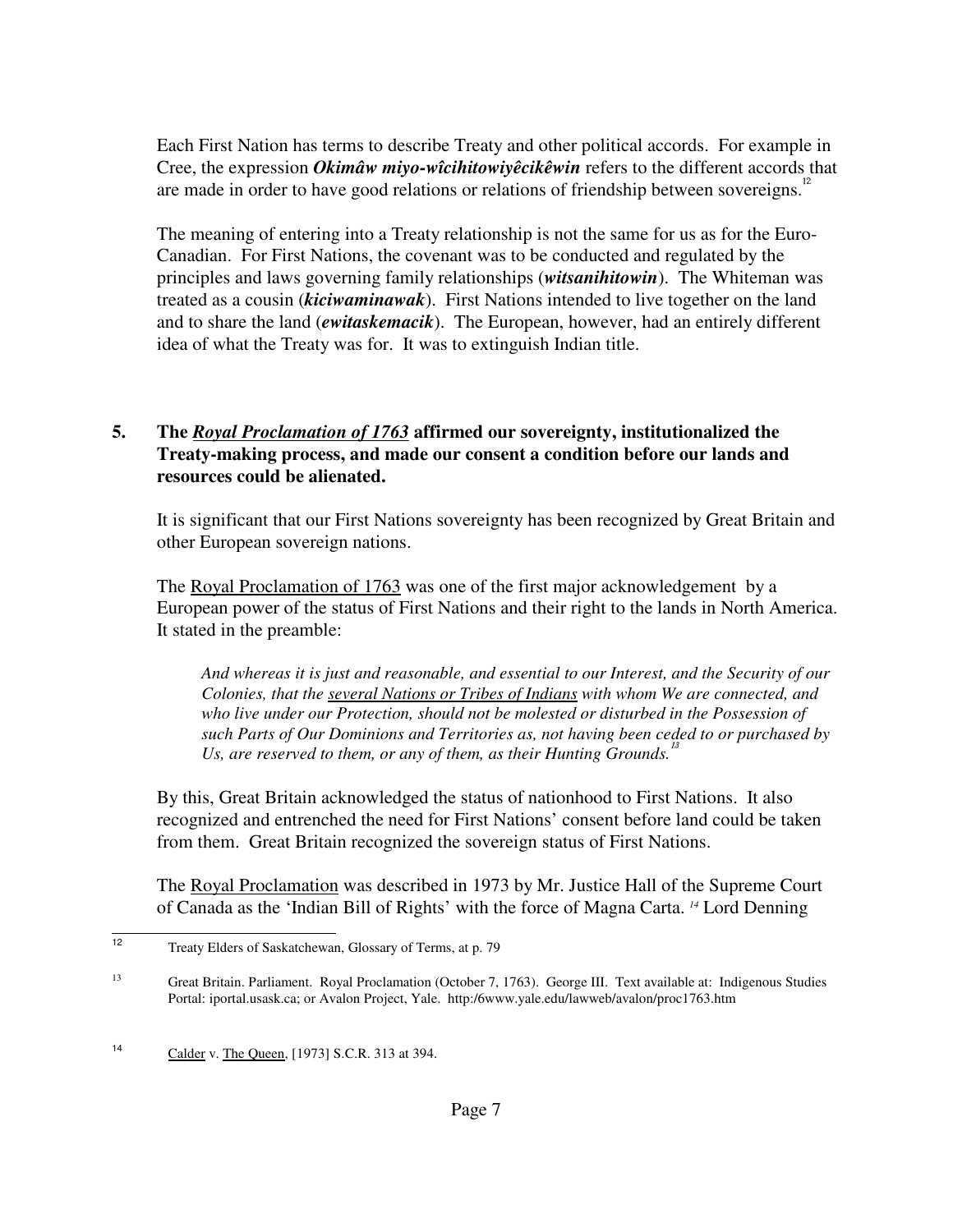later agreed with this passage:

*"To my mind the Royal Proclamation of 1763 was equivalent to an entrenched provision in the constitution of the colonies in North America. It was binding on the Crown —so long as the sun rises and the river flows."* <sup>15</sup>

When the Royal Proclamation was first introduced, First Nations were to benefit also. As First Nations we have not benefitted as originally intended; it appears the newcomers have benefitted more than us. As First Nations, it is our goal to ensure we benefit as originally intended by the Royal Proclamation.

#### **6. First Nations and the Crown** *affirmed* **each other's sovereignty in the Treaty process.**

The Treaty parties entered into Treaty-making because of inherent powers as sovereign nations. This is evident from the ceremonial context and the terms that were used in the Treaty negotiations and in concluding Treaty. In the book Treaty Elders of Saskatchewan, it is described in the following way:

*The treaties, through the spiritual ceremonies conducted during the negotiations, expanded the First Nations sovereign circle, bringing in and embracing the British Crown within their sovereign circle. The treaties, in this view, were arrangements between nations intended to recognize, respect, and acknowledge in perpetuity the sovereign character of each of the*

*Treaty parties, within the context of rights conferred by the Creator to the Indian nations.*<sup>16</sup>

The *Martínez Treaty Study* confirms that at the time of Treaty-making and according to international law, only parties, possessing sovereignty – their own or delegated by other sovereigns -- had the capacity to enter into Treaty.

The sovereignty exercised by First Nations for hundreds of years has not been diminished by Treaty.

<sup>15</sup> Secretary of State for Foreign and Commonwealth Affairs, ex parte Indian Association of Alberta, [1982] 2 All E.R. 118 at 124, Lord Denning MR

<sup>16</sup> Treaty Elders of Saskatchewan, at p. 41.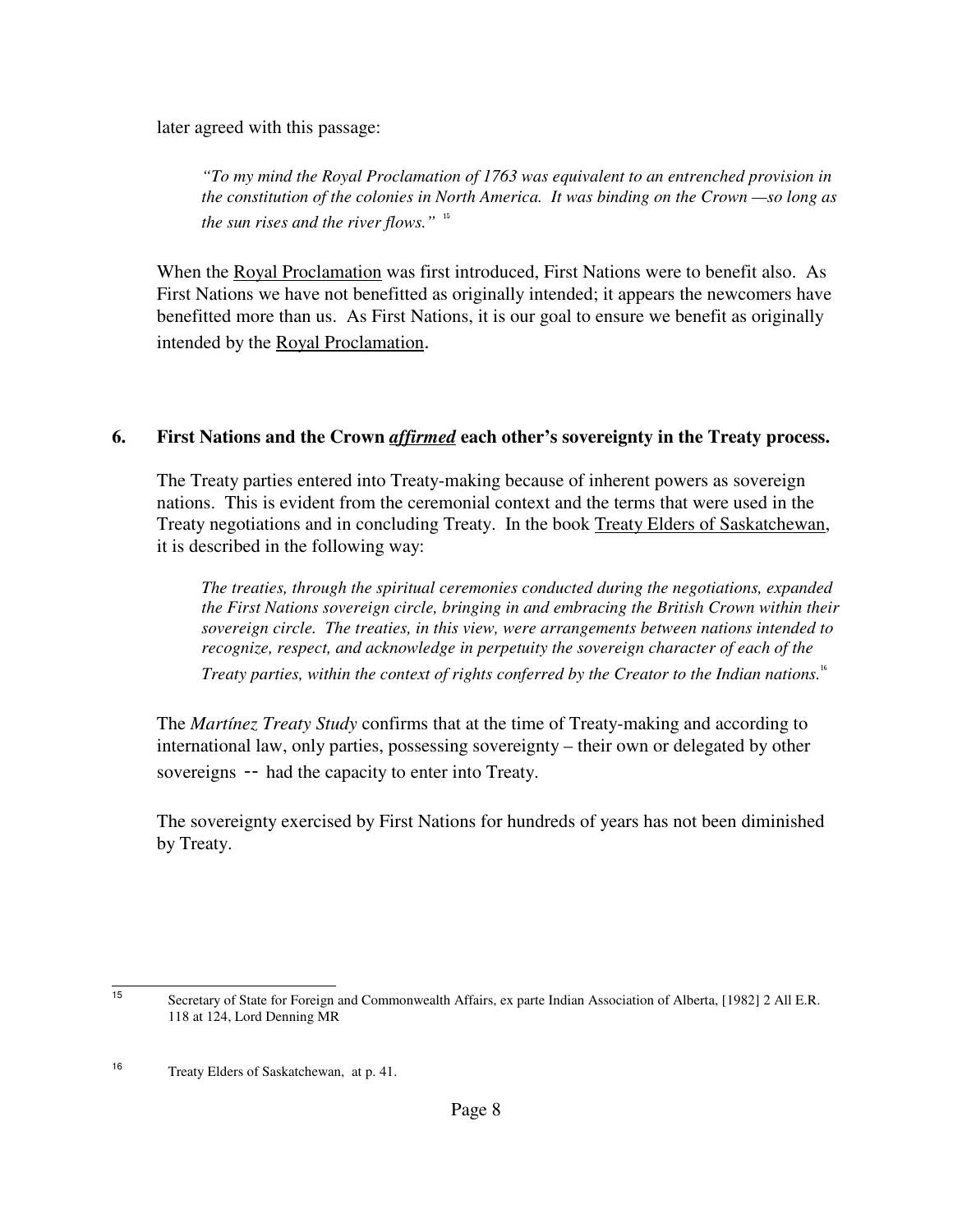# **7. Our** *sovereignty will continue forever* **and will continue to** *define* **our nationhood forever.**

In Cree, sovereignty is referred to as *Nehiyew Iyinayisiyinew pakitinkosowin*. This means that our sovereignty is a gift from the Creator. In this sense, our focus as Nations, is more on our stewardship of the land than domination of the land.

This sovereignty defines how we exercise the different components of nationhood. Our Elders counsel us to continue to exercise our jurisdiction over those same matters as we have always done. We must continue to determine who belongs to our nation. We must continue to make our own laws over our lands and laws which define our rights. We will continue to determine how we govern ourselves.

# **8. Our Treaty has** *international stature*.

Our sovereignty to govern ourselves according to our own laws predates Treaty. This is significant because when we negotiated Treaty with the Imperial British Crown, we negotiated as Nations, on a Nation-to-Nation basis. As such, our Treaty is international in nature.

The fact that our Treaty is made in accordance with oral traditions is also protected by international law and reinforces our Nation-to-Nation relationship.

Accordingly, our conduct as Treaty Partners with the Crown, is to abide by the principles of free consent, good faith and being bound by those promises. The act of Treaty-making in itself shows that we are Nations, capable of making accords with other Nations. Further, Treaty functions today in a protective role, to protect our inherent rights to be sovereign Nations.

According to our Elders, the Treaty made with the Crown was meant to reflect our sacred covenant to live together on this land, each respecting the other's way of living. The term *Kiciwaminawak* refers to our relationship with the newcomers, that we would treat them as cousins, in this way, as our relatives, we are family and would respect each other as such. By establishing a relationship as 'relations' it serves to help us maintain relations as cousins, living side by side in harmony.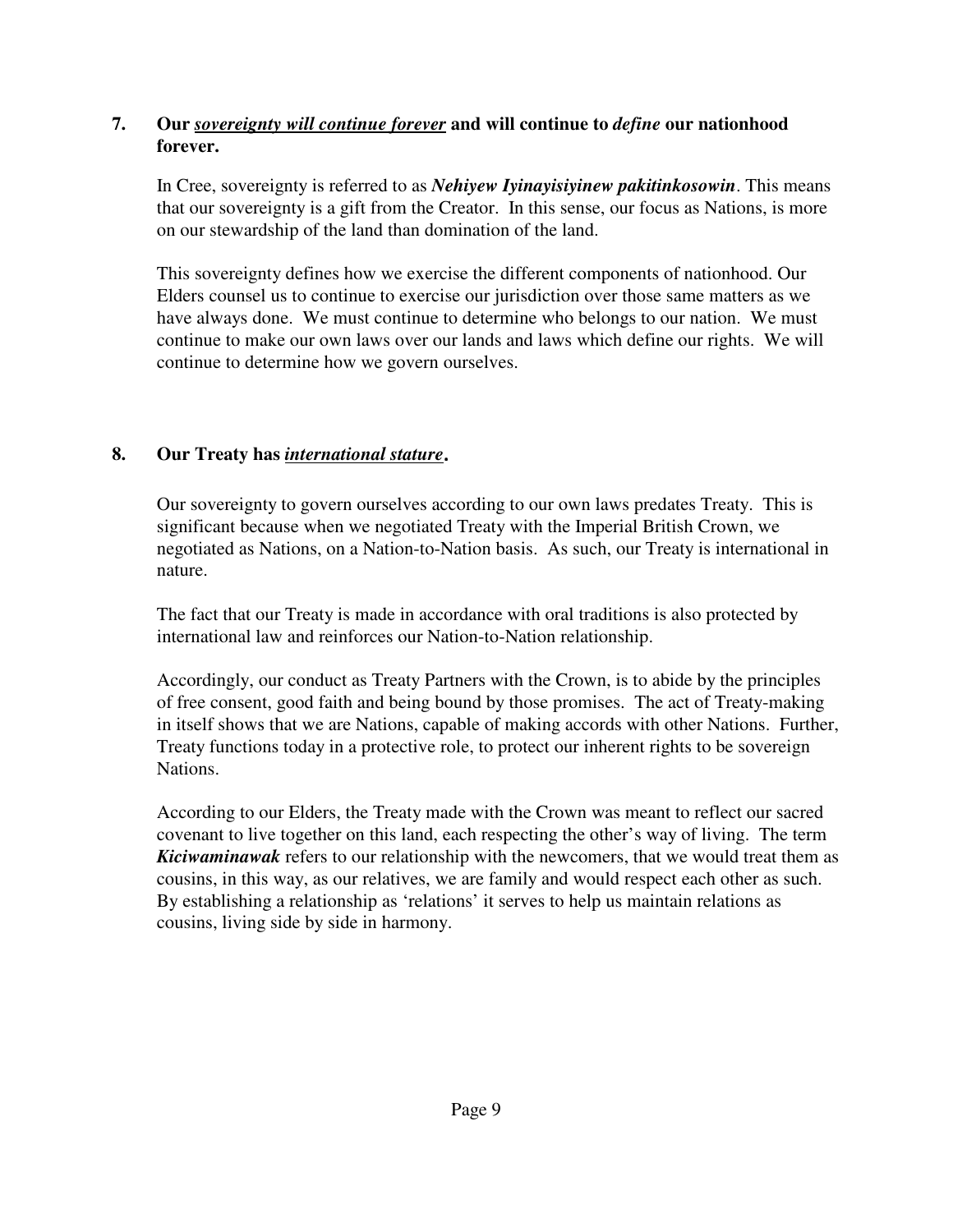### **9. The** *spirit and intent* **of the Treaty relationship is more valid than the written text and will last "as long as the sun shines, the rivers flow and the grass grows."**

The *spirit and intent* refers to the understandings of Treaty that arise out of the context in which the negotiations took place. Included in the context are the understandings that each party brought into the discussions. These understandings were shaped by the culture, language and history of each party. The worldview of the First Nations was not the same as it was for the Crown. Whereas the European entered into Treaty with a mindset of acquisition akin to a real estate transaction, to the First Nations, the Treaty meant a new relationship of partnership and sharing.

Oral history of First Nations supports First Nations sovereignty. Our Elders tell us that First Nations intended to continue to govern themselves independently as they had for centuries. There is no mention in the Crown's text of Treaty or in oral traditions that we, First Nations intended to give up our sovereignty.

According to oral history, the First Nation way of life was not being given up or affected. This way of life refers to sovereignty and governance, culture, economic lifestyle and spiritual beliefs.

Our Elders also tell us that we did not agree to give up the land. The written text contains the words "cede, release, surrender and yield up ... all their rights, titles and privileges, whatsoever to the lands..."<sup>17</sup> These words are contrary to what actually took place in the negotiations. First Nations intended to share the land. The word *witaskiwin* was used in the negotiations when describing the accord relating to land. *Witaskiwin* means sharing or living together on the land. More particularly, First Nations only intended to share the topsoil to the depth of a plough. According to our Elders, this was because the white man asked us if they could use this soil for farming and we agreed.

In return the Crown undertook to provide assistance in a number of areas including: education, health and medicine, economic independence, hunting, fishing, trapping, gathering, annuities, agriculture, prohibition of liquor, exemption from taxes and conscription.

That the Crown also undertook to look after the well-being of First Nations is repeated in the Treaty Six famine and pestilence clause:

*That in the event hereafter of the Indians comprised within this treaty being overtaken by any pestilence, or by a general famine, the Queen, on being satisfied and certified thereof by Her Indian Agent or Agents, will grant to the Indians assistance of such character and to*

<sup>17</sup> Morris, Alexander The Treaties of Canada with the Indians of Manitoba and the North-West Territories including the Negotiations on which They were Based. Toronto: Belfords, Clarke (1880). p. 331.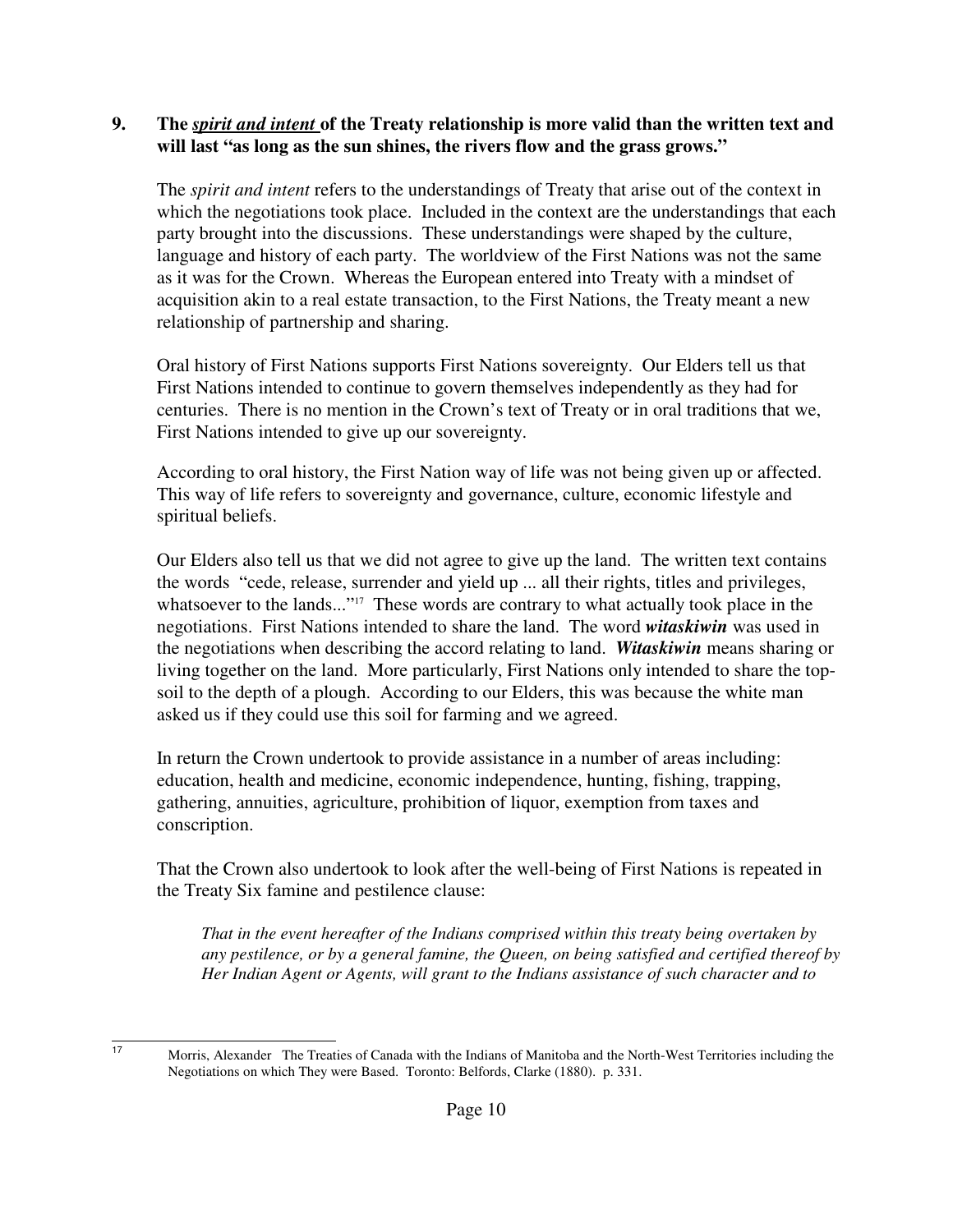*such extent as Her Chief Superintendent of Indian Affairs shall deem necessary and sufficient to relieve the Indians from the calamity that shall have befallen them; …*<sup>18</sup>

The *spirit and intent* of the Treaty also means that the written terms must be interpreted to reflect changes with the progression of time. The medicine chest clause means a comprehensive type of health and medical coverage to supplement First Nations health and medicine. The salary provision for chief and subordinate officers means a recognition of First Nations government. First Nation citizenship was recognized by inference from the need for a census of all First Nations people for the purpose of annuities. The combination of hunting and fishing rights and agriculture assistance indicates an intent to promote the continuation of economic self-sufficiency from the land. First Nations intended to retain certain lands to live on. This is reflected in the word *iskonikan* which means that which we kept back for ourselves. It is not the same as the governments word reserve which implies that the government was giving the land to the First Nations.

The pestilence and famine clause in the modern day context would mean assistance in times of extraordinary circumstances such as diseases, pandemic and floods. The school house clause was meant to train us with new skills; this includes post-secondary education; the taxation clause exempts us from tax; this includes exempting us from tax on postsecondary allowances. Our Elders tell us that our reserves were to grow with our population; that the reserve size would increase with the expansion of our population. This has not occurred yet.

First Nations entered into Treaty with the Crown intending to make a permanent relationship. To the First Nation person, promises, accords, covenants, or vows are irrevocable and inviolable when they are made to the Creator (*Wiyohtawimaw*) in ceremony according to the laws governing them.19 The Crown was likewise bound by the enduring nature of the Treaty relationship. This is also symbolized by the Crown worn by the Queen/colonial leader and the Headdress worn by Chiefs and Headmen. The Queen's representatives took part in ceremonies with the First Nations where they used sweetgrass during Treaty negotiations and sealed them with the smoking of the pipe. This marked the beginning of our never-ending relationship between First Nations and the Crown.

The lasting nature of the treaties is also found in the deeply held belief of the consequences, if vows are broken. When "promises, agreements, or vows are formally made to the Creator (*wiyohtawimaw*) through ceremonies conducted in accordance with the laws governing them – the promises, agreements or vows" cannot and must not be

<sup>18</sup> Morris, Alexander at p. 354.

<sup>19</sup> Treaty Elders of Saskatchewan, at p. 18.